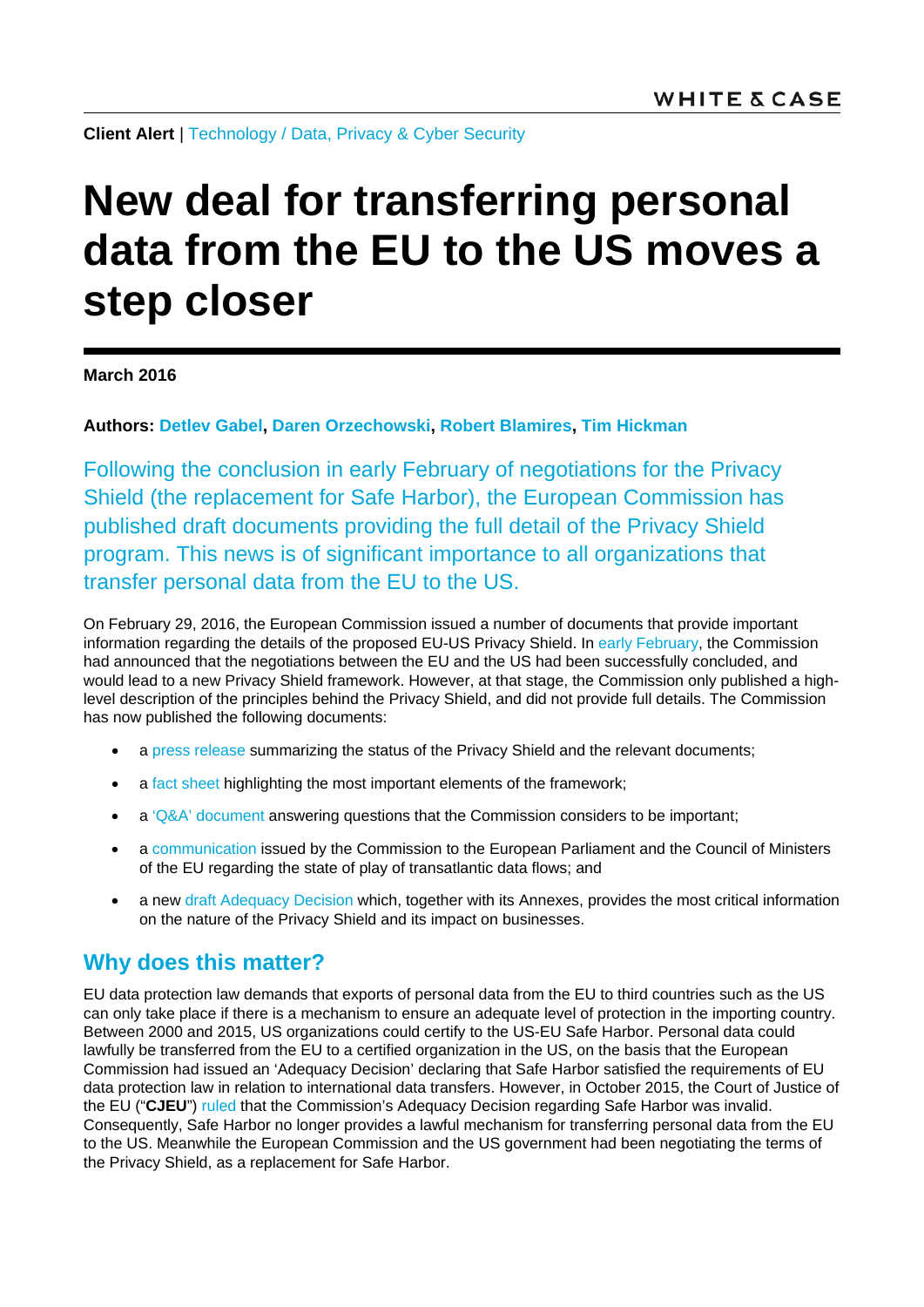EU Data Protection Authorities ("**DPAs**") [initially stated](http://ec.europa.eu/justice/data-protection/article-29/press-material/press-release/art29_press_material/2015/20151016_wp29_statement_on_schrems_judgement.pdf) that, until the end of January 2016, they would not take enforcement action against organizations that were still relying on Safe Harbor. That deadline has now passed, and some DPAs have begun taking enforcement actions against organizations that continue to transfer personal data to the US in reliance on Safe Harbor. For example, the Hamburg State DPA in Germany has recently announced that it is taking action against three international organizations that are still relying on Safe Harbor.

The publication of the abovementioned documents by the Commission is of significant importance to organizations that transfer personal data from the EU to the US, because it provides further information on the requirements that those organizations are likely to have to satisfy if they wish to use the Privacy Shield as a replacement for Safe Harbor. However, it is important to note that the Commission's Adequacy Decision regarding the Privacy Shield is still in draft form, and is subject to further amendment.

## **What are the key points from the Commission's documents?**

#### **How do organizations join the Privacy Shield?**

Organizations may join the Privacy Shield by providing the US Department of Commerce with a selfcertification submission, signed by a corporate officer and including certain minimum information (e.g., the organization's details; a description of the purposes for which it will use data received under the Privacy Shield; a description of the organization's privacy policy; and so on). To qualify for the Privacy Shield, organizations must:

- be subject to the jurisdiction of either the US Federal Trade Commission ("**FTC**") or the Department of Transportation;
- publicly declare that they will comply with the Privacy Principles (as set out below);
- publicly disclose their privacy policies; and
- fully implement the Privacy Principles (as set out below).

If organizations wish to transfer human resources data, they must indicate this separately in their selfcertification submission and include details such as their human resources privacy policy.

The Department of Commerce will maintain an online register of organizations that have successfully certified to the Privacy Shield. Organizations must verify their compliance and re-certify to the Privacy Shield at least annually. Existing Safe Harbor certifications will not be transferred across to the new Privacy Shield register, because the requirements of the two schemes are different. Therefore, all organizations that wish to take advantage of the Privacy Shield will have to prepare a fresh certification submission.

#### **What do the Privacy Principles require?**

Like Safe Harbor, the Privacy Shield is based on a number of Privacy Principles that are implemented under US law. US organizations that certify to the Privacy Shield will be obliged to comply with these Privacy Principles. In summary, the Privacy Principles are as follows:

- *Notice*: Organizations certifying to the Privacy Shield must publish certain minimum information on their processing activities (e.g., the types of personal data collected, the purpose of processing, right of access and choice, conditions for onward transfers, and liability). Organizations must also publish their relevant privacy policies (which must reflect the Privacy Shield Privacy Principles, and must include a link to the Department of Commerce's Privacy Shield website and the website of the recourse mechanism the organization provides).
- *Choice*: Organizations certifying to the Privacy Shield must provide suitable mechanisms to:
	- allow individuals to opt out of the disclosure of their personal data to third parties (other than an agent acting on behalf of the organization and appointed in accordance with the Privacy Principles);
	- allow individuals to opt out of the use of their personal data for a "materially different" purpose to the purpose for which the data were originally collected;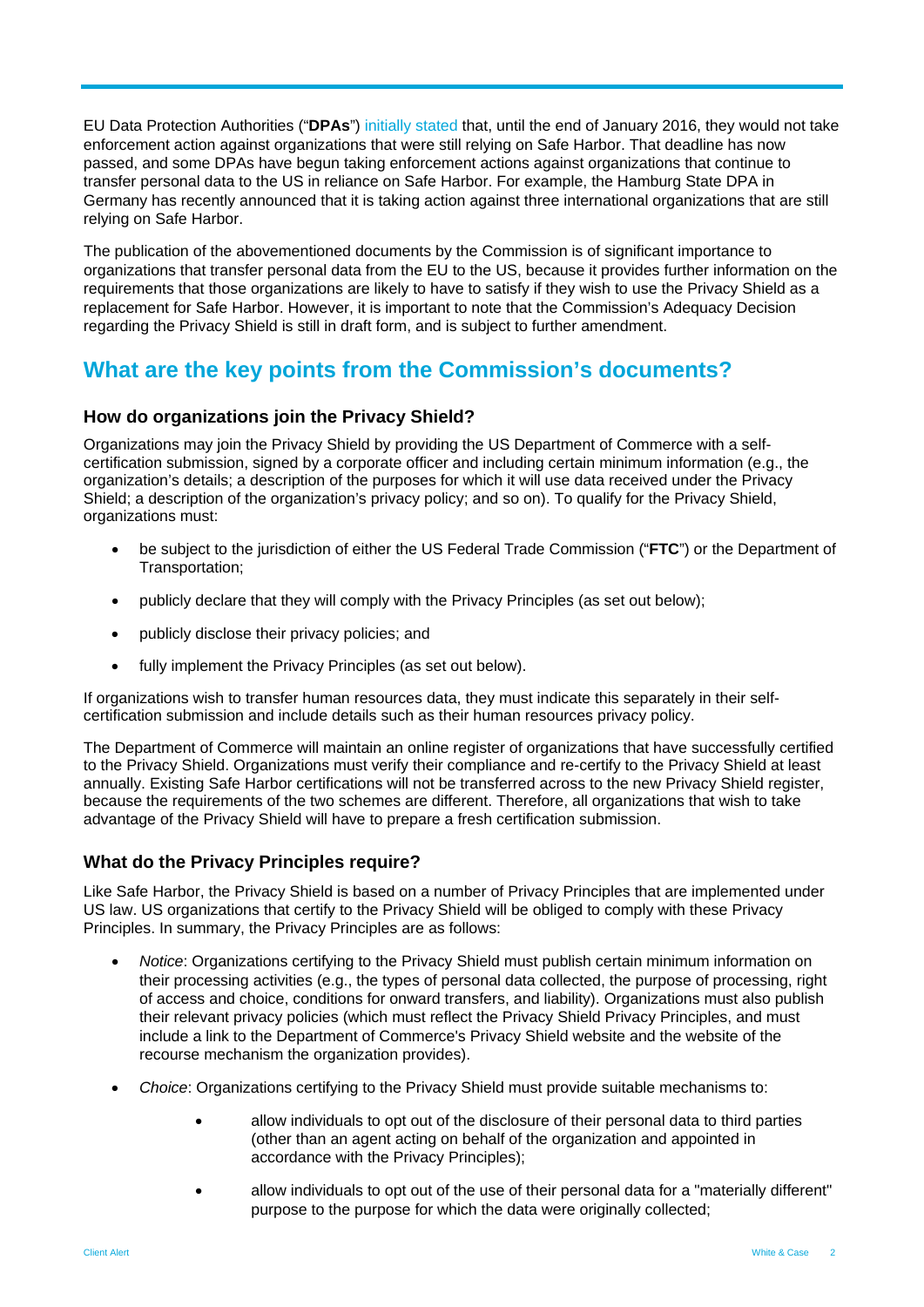- allow individuals to opt out of the use of their personal data for direct marketing purposes; and
- in case of sensitive data, obtain the individual's affirmative express consent (i.e., consent must be obtained on an *opt in* basis for these data).
- *Security*: Organizations certifying to the Privacy Shield must take "reasonable and appropriate" security measures, taking into account the relevant risks and the nature of the data. Where an organization engages a sub-processor, it must enter into a contract with the sub-processor guaranteeing the same level of protection as provided by the Privacy Principles. The organization must also take all necessary steps to ensure that the sub-processor adheres to these obligations and may be liable if it does not.
- *Data Integrity and the Purpose Limitation*: Organizations certifying to the Privacy Shield must ensure that personal data that it processes are limited to the purposes of the relevant processing, as well as being accurate, complete, current and reliable for their intended use.
- *Access*: Organizations certifying to the Privacy Shield must provide individuals with a means by which they can:
	- obtain (without the need for any justification) confirmation of whether that organization is processing personal data related to them;
	- obtain a copy of any such data within reasonable time and without undue restrictions; and
	- correct, amend or delete it if it is inaccurate or has been processed in violation of the Privacy Principles.
- *Accountability for Onward Transfer*: Organizations certifying to the Privacy Shield can only transfer personal data to third parties, for limited and specified purposes, on the basis of a contract, and only if that contract provides the same level of protection as is guaranteed by the Privacy Principles. If the transfer occurs between two controllers within a corporate group, the contract may be substituted by other instruments such as Binding Corporate Rules. The entity that received the personal data under the Privacy Shield remains responsible for ensuring that those data are processed lawfully.
- *Recourse, Enforcement and Liability*: Organizations certifying to the Privacy Shield must provide:
	- mechanisms for ensuring and verifying that the organization complies with the Privacy Principles (as such compliance is a compulsory element of certifying to the Privacy Shield) and for ensuring compliance with its own applicable privacy policies; and
	- mechanisms for providing "effective redress" for EU citizens who raise complaints about the organization's processing of their personal data. This includes the provision of an independent recourse mechanism, such as a private-sector initiative. The Commission indicates (in Recital 30 of the draft Adequacy Decision) that organizations should respond to such complaints within 45 days.

#### **Limits and safeguards regarding US government access to personal data**

The documents published by the Commission provide further detail on a range of measures that restrict access by US governmental agencies to data transferred to the US under the Privacy Shield. In particular, the Commission's draft Adequacy Decision acknowledges reassurances provided by the US government regarding protections implemented under US law in respect of such access (although, as noted in the Conclusion below, it remains unclear whether these reassurances will prove sufficient).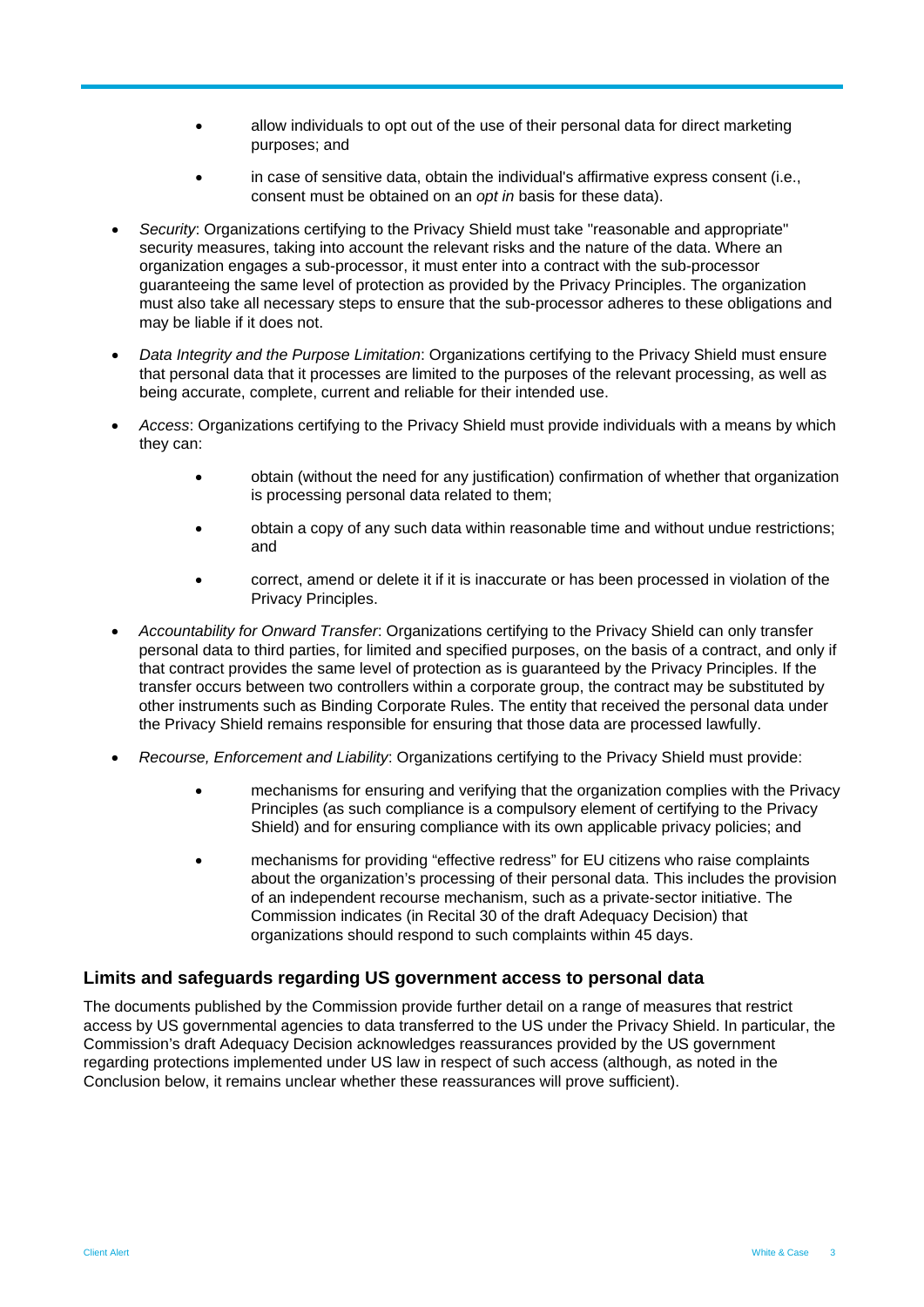#### **Redress for EU citizens**

The Privacy Shield will be enforced by the Department of Commerce and by the FTC. In some instances, EU DPAs are also granted enforcement powers. There are a number of mechanisms by which the rights of EU citizens are protected and enforced:

- *Direct complaints*: Individuals may complain directly to an organization that has self-certified to the Privacy Shield. As noted above, that organization has 45 days to respond. In the case of complaints against US government agencies, EU citizens have a right of redress under the Judicial Redress Act.
- *Alternative Dispute Resolution*: The Privacy Shield will provide for an Alternative Dispute Resolution mechanism, which will be made available to individuals free of charge. The Alternative Dispute Resolution service providers will work together with the Department of Commerce and the FTC to ensure that complaints made by EU citizens under the Privacy Shield are investigated and resolved.
- *Complaints to DPAs*: EU citizens can complain directly to their local DPA, which is then responsible for working together with the Department of Commerce and the FTC to resolve the complaint. The Department of Commerce will provide a dedicated point of contact point, responsible for receiving and following up on such complaints. If an organization wishes to transfer human resources data, it will have to commit to cooperate with the relevant EU DPAs.
- *The Ombudsperson*: The documents published by the Commission also note that the US government has created an Ombudsperson, who will be responsible for guaranteeing that individual complaints are investigated and that individuals receive independent confirmation that US laws have been complied with or, in the event of a violation, that the violation has been appropriately remedied.
- *The Arbitration Panel*: As a mechanism of last resort, individuals may bring complaints to an independent Arbitration Panel, to be drawn from a pool of at least 20 arbitrators designated by the Department of Commerce and the Commission. The proceedings will be governed by standard arbitration rules to be agreed between the Department of Commerce and the Commission.

#### **Annual joint review mechanism**

The Commission will continuously monitor the Privacy Shield framework, and the level of compliance by US authorities with the representations and commitments on which the Commission's draft Adequacy Decision is based. In addition, the Commission and the Department of Commerce will jointly review the efficacy and operation of the Privacy Shield on an annual basis. The Commission is required to submit an Annual Report on the functioning of the Privacy Shield to the European Parliament and the Council of Ministers of the EU. This represents a significantly increased level of oversight as compared to Safe Harbor (which did very little in the way of substantive reviews between 2000 and 2015).

If the Commission concludes that the Privacy Principles are not being enforced, or that the relevant US public authorities are not providing the required level of compliance and protection, the Commission will inform the Department of Commerce, and request that appropriate measures are taken to swiftly address these issues within a reasonable timeframe. If the US authorities fail to address the relevant issues, the Commission may suspend or repeal its Adequacy Decision (effectively removing the lawful basis for transfers of personal data to the US under the Privacy Shield).

### **What happens next?**

The Commission's Adequacy Decision remains in draft form for the moment. The next steps are as follows:

- The Commission will consult with a committee of Member State representatives.
- The Article 29 Working Party (an EU advisory body comprised of representatives of the national DPAs of the EU Member States) will prepare an opinion on the Commission's draft Adequacy Decision. This opinion is crucial, because EU DPAs have the power to investigate the lawfulness of data transfers irrespective of an Adequacy Decision made by the Commission.